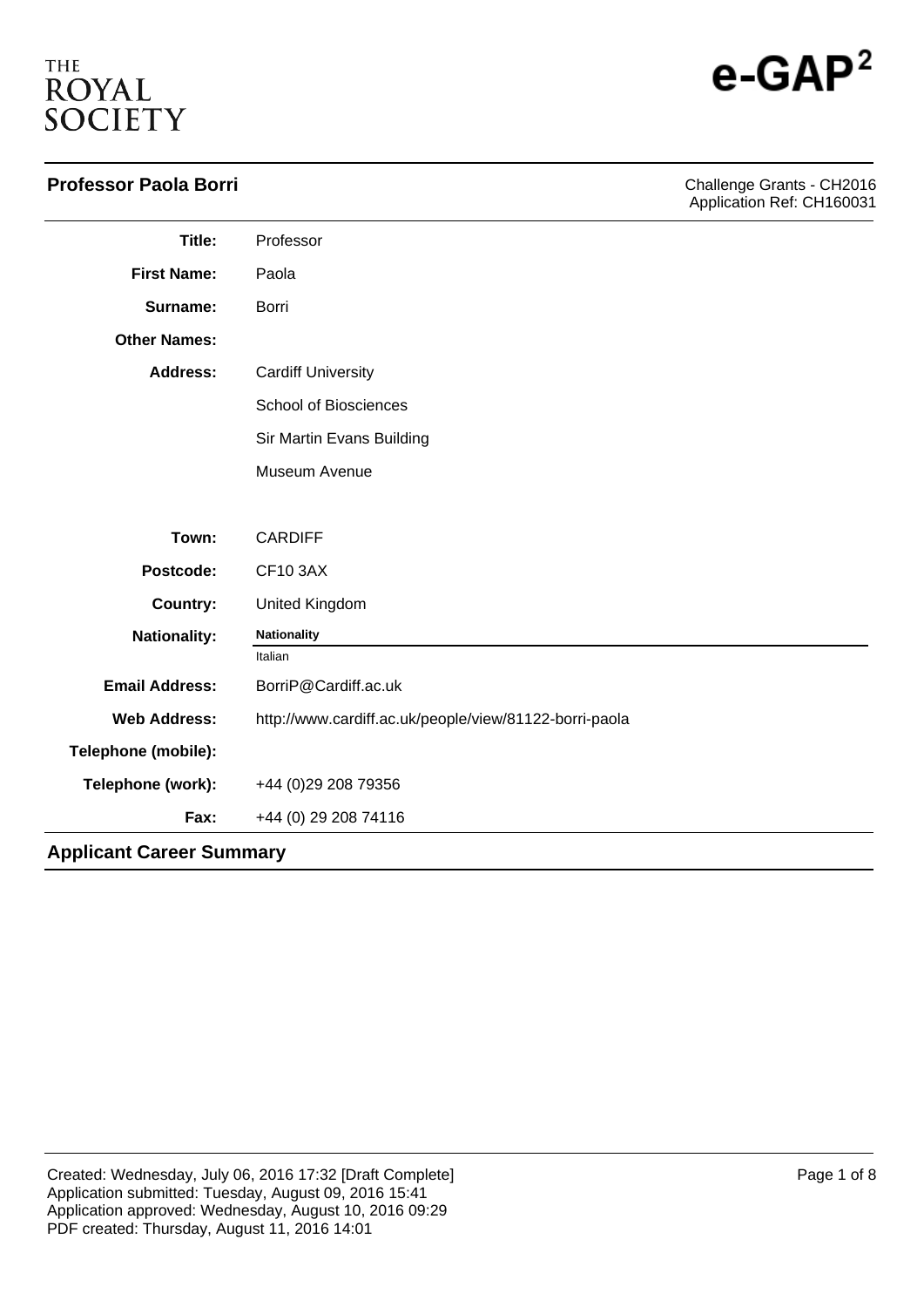| <b>Statement of</b>                    | Qualification                                                                                                                                                                                                                                                                                                                                                                                                                                                                                                                                                                                                                                                                                        | Date             |  |
|----------------------------------------|------------------------------------------------------------------------------------------------------------------------------------------------------------------------------------------------------------------------------------------------------------------------------------------------------------------------------------------------------------------------------------------------------------------------------------------------------------------------------------------------------------------------------------------------------------------------------------------------------------------------------------------------------------------------------------------------------|------------------|--|
| qualifications and<br>career:          | Professor at Cardiff University                                                                                                                                                                                                                                                                                                                                                                                                                                                                                                                                                                                                                                                                      | 2011             |  |
|                                        | Reader at Cardiff University                                                                                                                                                                                                                                                                                                                                                                                                                                                                                                                                                                                                                                                                         | 2007             |  |
|                                        | Senior Lecturer at Cardiff Univeristy                                                                                                                                                                                                                                                                                                                                                                                                                                                                                                                                                                                                                                                                | 2004             |  |
|                                        | Habilitation (Venia Legendi) from Dortmund University 2003<br>(Germany), Physics Department                                                                                                                                                                                                                                                                                                                                                                                                                                                                                                                                                                                                          |                  |  |
|                                        | <b>EU Marie Curie Fellow</b>                                                                                                                                                                                                                                                                                                                                                                                                                                                                                                                                                                                                                                                                         | 2001             |  |
|                                        | Postdoctoral Research Associate, Dortmund University 1999<br>(Germany), Physics Department                                                                                                                                                                                                                                                                                                                                                                                                                                                                                                                                                                                                           |                  |  |
|                                        | Assistant Research Professor at the Mikroelektronik<br>Centret and Research Center COM (Technical<br>University of Denmark, Lyngby, Denmark.                                                                                                                                                                                                                                                                                                                                                                                                                                                                                                                                                         | 1997             |  |
|                                        | Ph.D. Florence University (Italy), Physics degree                                                                                                                                                                                                                                                                                                                                                                                                                                                                                                                                                                                                                                                    | <b>July 1997</b> |  |
|                                        | Laurea (M. Sc. equivalent) in Physics at Florence<br>University (Italy), degree summa cum laude (110/110<br>cum laude).                                                                                                                                                                                                                                                                                                                                                                                                                                                                                                                                                                              | March 1993       |  |
| <b>Field of Specialisation:</b>        | nonlinear optics, coherent light-matter interaction, nano-photonics, bio-photonics,<br>multiphoton microscopy, ultrafast laser spectroscopy                                                                                                                                                                                                                                                                                                                                                                                                                                                                                                                                                          |                  |  |
| <b>Outline of present</b><br>research: | Wolfson Research Merit Award: Shedding new light on cells with coherent<br>multiphoton nanoscopy<br>Biological questions are increasingly demanding non-invasive tools to resolve<br>biomolecules and their interactions at the smallest possible scale in space and in<br>real-time. Coherent Antistokes Raman Scattering (CARS) microscopy has<br>emerged in the last decade as a novel label-free technique which is able to<br>distinguish biomolecules and cellular constituents in living cells based on their<br>chemical composition. My research aim is to develop and demonstrate a new<br>generation CARS microscopy technology with unprecedented sensitivity and<br>spatial resolution. |                  |  |
|                                        |                                                                                                                                                                                                                                                                                                                                                                                                                                                                                                                                                                                                                                                                                                      |                  |  |
| <b>Publications:</b>                   | Selected list of recent papers (from >110 published articles in internationally peer-<br>reviewed journals since 1996). The three most significant publications within the<br>last 5 years are indicated with an asterisk*                                                                                                                                                                                                                                                                                                                                                                                                                                                                           |                  |  |
|                                        | *Bradley, J. et al. 2016. Quantitative imaging of lipids in live mouse oocytes and<br>early embryos using CARS microscopy. Development (10.1242/dev.129908)                                                                                                                                                                                                                                                                                                                                                                                                                                                                                                                                          |                  |  |
|                                        | *Di Napoli, C. et al. 2016. Quantitative spatio-temporal chemical profiling of<br>individual lipid droplets by hyperspectral CARS microscopy in living human<br>adipose-derived stem cells. Analytical Chemistry 88(7), pp. 3677-3685.<br>(10.1021/acs.analchem.5b04468)                                                                                                                                                                                                                                                                                                                                                                                                                             |                  |  |
|                                        | Karuna, A. et al. 2016. Hyperspectral volumetric coherent anti-Stokes Raman<br>scattering microscopy: quantitative volume determination and NaCl as non-<br>resonant standard. Journal of Raman Spectroscopy (10.1002/jrs.4876)                                                                                                                                                                                                                                                                                                                                                                                                                                                                      |                  |  |
|                                        | Masia, F. et al. 2015. Hyperspectral image analysis for CARS, SRS, and Raman<br>data. Journal of Raman Spectroscopy 46(8), pp. 727-734. (10.1002/jrs.4729)                                                                                                                                                                                                                                                                                                                                                                                                                                                                                                                                           |                  |  |
|                                        | *Pope, I. et al. 2014. Coherent anti-Stokes Raman scattering microscopy of single<br>nanodiamonds. Nature Nanotechnology 9(11), pp. 940-946.<br>(10.1038/nnano.2014.210)                                                                                                                                                                                                                                                                                                                                                                                                                                                                                                                             |                  |  |
|                                        | Di Napoli, C. et al. 2014. Chemically-specific dual/differential CARS micro-<br>spectroscopy of saturated and unsaturated lipid droplets. Journal of Biophotonics                                                                                                                                                                                                                                                                                                                                                                                                                                                                                                                                    |                  |  |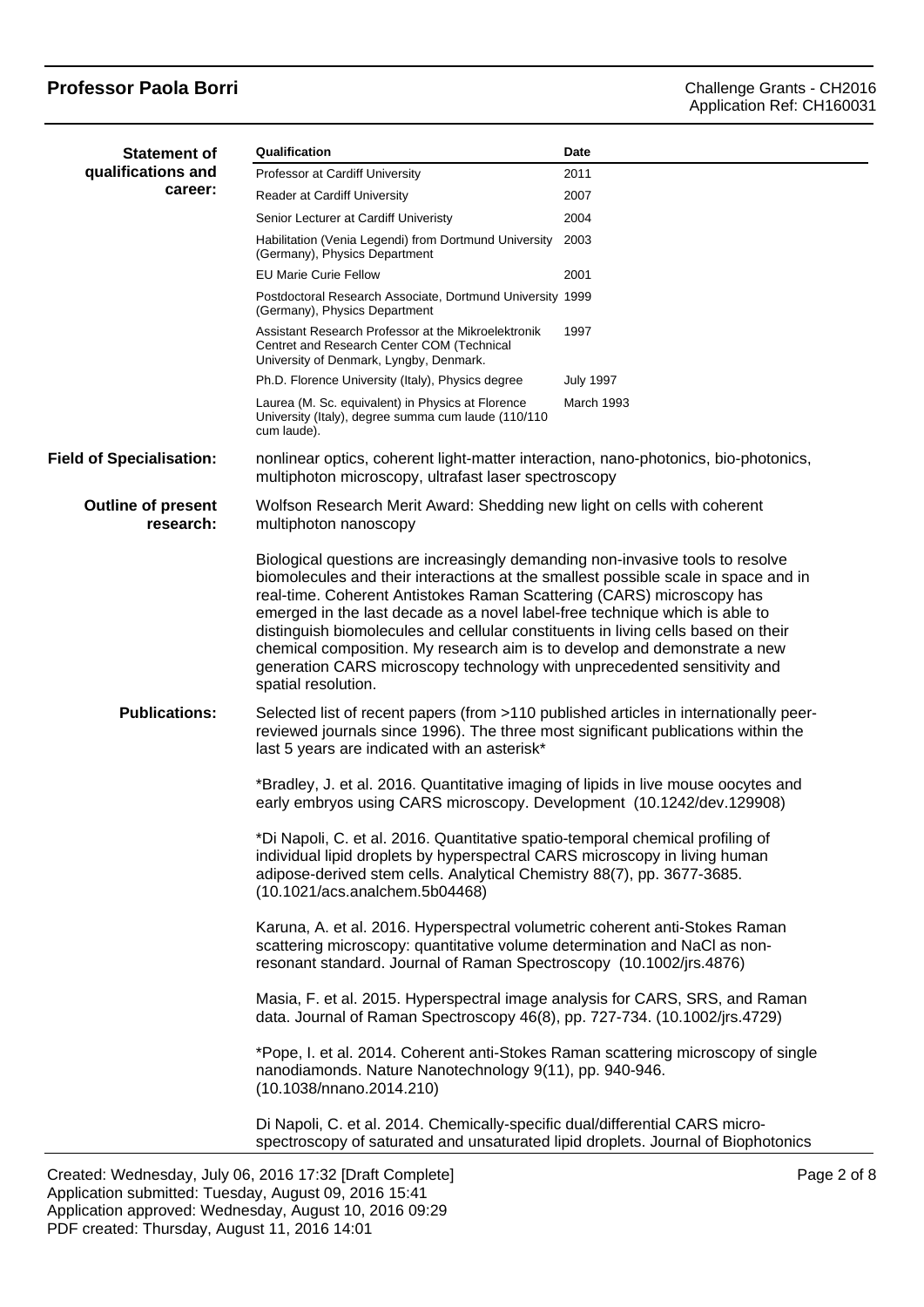|                                                | 7(1-2), pp. 68-76. (10.1002/jbio.201200197)                                                                                                                                                                                                                                                            |
|------------------------------------------------|--------------------------------------------------------------------------------------------------------------------------------------------------------------------------------------------------------------------------------------------------------------------------------------------------------|
|                                                | Di Napoli, C. et al. 2014. Hyperspectral and differential CARS microscopy for<br>quantitative chemical imaging in human adipocytes. Biomedical Optics Express 5<br>(5), pp. 1378-1390. (10.1364/BOE.5.001378)                                                                                          |
|                                                | Masia, F., Borri, P. and Langbein, W. W. 2014. Sparse sampling for fast<br>hyperspectral coherent anti-Stokes Raman scattering imaging. Optics Express 22<br>(4), pp. 4021-4028. (10.1364/OE.22.004021)                                                                                                |
|                                                | Zumbusch, A., Langbein, W. W. and Borri, P. 2013. Nonlinear vibrational<br>microscopy applied to lipid biology. Progress in Lipid Research 52(4), pp. 615-632.<br>(10.1016/j.plipres.2013.07.003)                                                                                                      |
|                                                | Li, B., Borri, P. and Langbein, W. W. 2013. Dual/differential coherent anti-Stokes<br>Raman scattering module for multiphoton microscopes with a femtosecond<br>Ti:sapphire oscillator. Journal of Biomedical Optics 18(6), article number: 066004.<br>(10.1117/1.JBO.18.6.066004)                     |
|                                                | Pope, I. et al. 2013. Simultaneous hyperspectral differential-CARS, TPF and SHG<br>microscopy with a single 5 fs Ti:Sa laser. Optics Express 21(6), pp. 7096-7106.<br>(10.1364/OE.21.007096)                                                                                                           |
|                                                | Rocha-Mendoza, I., Borri, P. and Langbein, W. W. 2013. Quadruplex CARS micro-<br>spectroscopy. Journal of Raman Spectroscopy 44(2), pp. 255-261.<br>(10.1002/jrs.4181)                                                                                                                                 |
|                                                | Masia, F. et al. 2013. Quantitative chemical imaging and unsupervised analysis<br>using hyperspectral coherent anti-Stokes Raman scattering microscopy. Analytical<br>Chemistry 85(22), pp. 10820-10828. (10.1021/ac402303g)                                                                           |
|                                                | Masia, F., Langbein, W. W. and Borri, P. 2012. Measurement of the dynamics of<br>plasmons inside individual gold nanoparticles using a femtosecond phase-<br>resolved microscope. Physical Review B: Condensed Matter and Materials<br>Physics 85(23), pp. 235403-235413. (10.1103/PhysRevB.85.235403) |
| <b>Present Employer:</b>                       | <b>Cardiff University</b>                                                                                                                                                                                                                                                                              |
| <b>Present Department:</b>                     | <b>School of Biosciences</b>                                                                                                                                                                                                                                                                           |
| <b>Present Position Start</b><br>Date:         | 01/09/2011                                                                                                                                                                                                                                                                                             |
| <b>Present Position End</b><br>Date:           | 31/08/2031                                                                                                                                                                                                                                                                                             |
| <b>Present Position</b><br><b>Description:</b> | Full Professorship, Cardiff University funded (permanent post).<br>Wolfson Research Merit Award holder since Jan 2015 (5-years award).<br>EPSRC Leadership Fellow 2010-2015.                                                                                                                           |
| <b>Pending Applications:</b>                   | Co-applicant in responsive mode application to BBSRC; ref n. BB/P007511/1                                                                                                                                                                                                                              |
|                                                | title "Lipid droplets in oocytes: shedding new light on why fats are good or bad for<br>development."                                                                                                                                                                                                  |
|                                                | PI: Prof Karl Swann (Cardiff School of Biosciences)                                                                                                                                                                                                                                                    |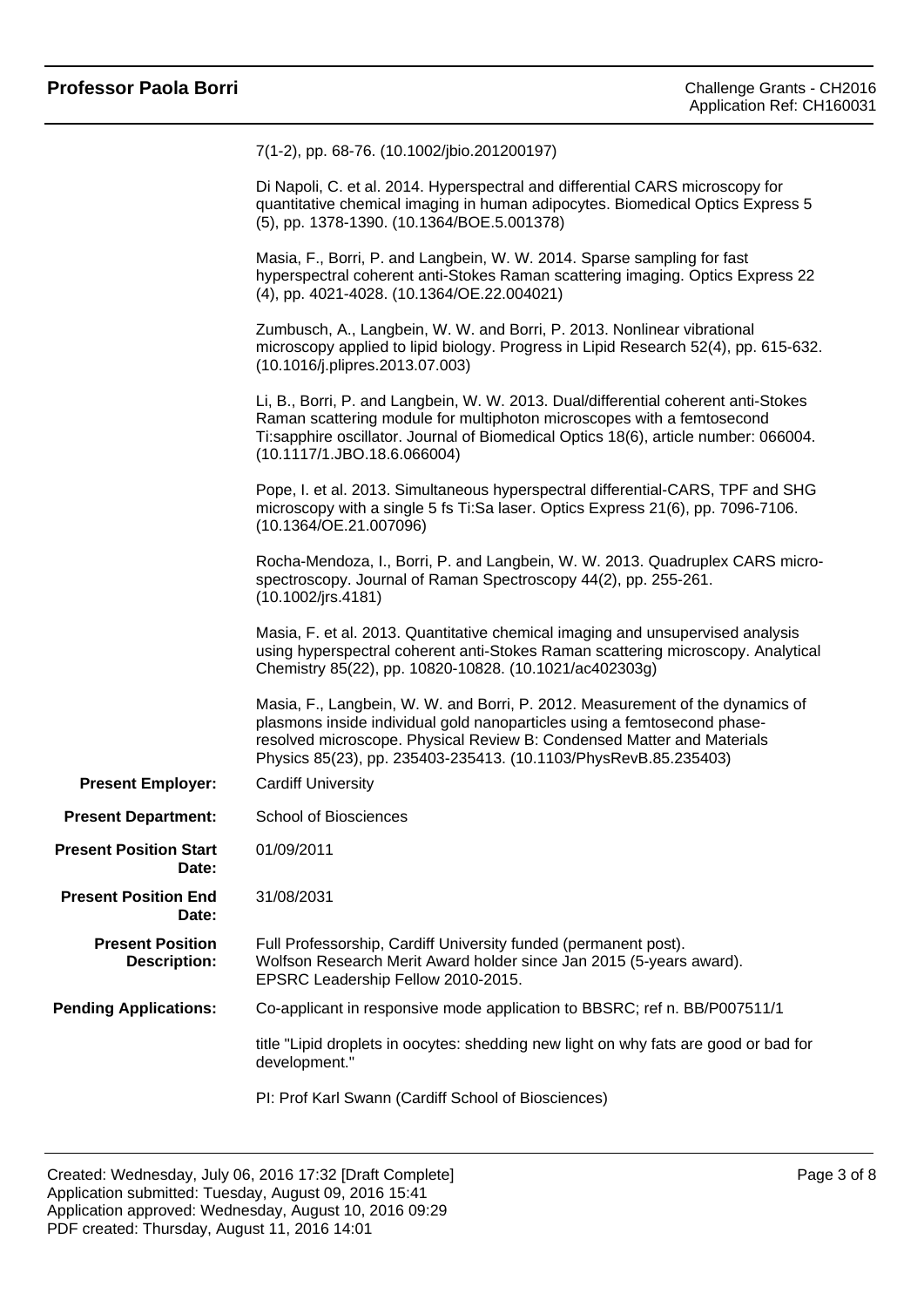| <b>Professor Paola Borri</b>                 | Challenge Grants - CH2016<br>Application Ref: CH160031                                                                                                                                                                                                                                                                                                                                                                                                                                                                                                                                                                                                                                                                                                                                                                                                                                                                                                                                                                                                                                                                                                                                                                                                                                                                                                                                                                                                                                                                                                                                                                                                                                                                                                                                                                                                                                                                                                                                                                                                                                                                                                    |
|----------------------------------------------|-----------------------------------------------------------------------------------------------------------------------------------------------------------------------------------------------------------------------------------------------------------------------------------------------------------------------------------------------------------------------------------------------------------------------------------------------------------------------------------------------------------------------------------------------------------------------------------------------------------------------------------------------------------------------------------------------------------------------------------------------------------------------------------------------------------------------------------------------------------------------------------------------------------------------------------------------------------------------------------------------------------------------------------------------------------------------------------------------------------------------------------------------------------------------------------------------------------------------------------------------------------------------------------------------------------------------------------------------------------------------------------------------------------------------------------------------------------------------------------------------------------------------------------------------------------------------------------------------------------------------------------------------------------------------------------------------------------------------------------------------------------------------------------------------------------------------------------------------------------------------------------------------------------------------------------------------------------------------------------------------------------------------------------------------------------------------------------------------------------------------------------------------------------|
| <b>Existing grants:</b>                      | 10/2013-09/2017 Workpackage Leader of EU Marie Curie Multi-partner ITN<br>"FINON-Nonlinear Optical Nanoscopy" under the FP7-PEOPLE-2013-ITN call -<br>Euro 3,470,652 (585,513 to Cardiff)                                                                                                                                                                                                                                                                                                                                                                                                                                                                                                                                                                                                                                                                                                                                                                                                                                                                                                                                                                                                                                                                                                                                                                                                                                                                                                                                                                                                                                                                                                                                                                                                                                                                                                                                                                                                                                                                                                                                                                 |
|                                              | 10/2014-09/2018 Principal Investigator of BBSRC iCase PhD studentship award<br>BB/L015889/1 "Novel plasmonic nanoparticles for applications in quantitative<br>biosensing and bioimaging" £94,126                                                                                                                                                                                                                                                                                                                                                                                                                                                                                                                                                                                                                                                                                                                                                                                                                                                                                                                                                                                                                                                                                                                                                                                                                                                                                                                                                                                                                                                                                                                                                                                                                                                                                                                                                                                                                                                                                                                                                         |
|                                              | 08/2016-07/2019<br>Joint Lead Applicant in CRUK Multidisciplinary Project Award<br>"Using CARS microscopy to realise the potential of 3D culture for personalised<br>medicine and drug discovery" £403,597                                                                                                                                                                                                                                                                                                                                                                                                                                                                                                                                                                                                                                                                                                                                                                                                                                                                                                                                                                                                                                                                                                                                                                                                                                                                                                                                                                                                                                                                                                                                                                                                                                                                                                                                                                                                                                                                                                                                                |
| Organisation                                 |                                                                                                                                                                                                                                                                                                                                                                                                                                                                                                                                                                                                                                                                                                                                                                                                                                                                                                                                                                                                                                                                                                                                                                                                                                                                                                                                                                                                                                                                                                                                                                                                                                                                                                                                                                                                                                                                                                                                                                                                                                                                                                                                                           |
|                                              | <b>Cardiff University</b>                                                                                                                                                                                                                                                                                                                                                                                                                                                                                                                                                                                                                                                                                                                                                                                                                                                                                                                                                                                                                                                                                                                                                                                                                                                                                                                                                                                                                                                                                                                                                                                                                                                                                                                                                                                                                                                                                                                                                                                                                                                                                                                                 |
| <b>Proposal</b>                              |                                                                                                                                                                                                                                                                                                                                                                                                                                                                                                                                                                                                                                                                                                                                                                                                                                                                                                                                                                                                                                                                                                                                                                                                                                                                                                                                                                                                                                                                                                                                                                                                                                                                                                                                                                                                                                                                                                                                                                                                                                                                                                                                                           |
| Subject:                                     | Subject Group 06: Biochemistry, structural biology and molecular cell biology / Cell<br>biology (including molecular cell biology)                                                                                                                                                                                                                                                                                                                                                                                                                                                                                                                                                                                                                                                                                                                                                                                                                                                                                                                                                                                                                                                                                                                                                                                                                                                                                                                                                                                                                                                                                                                                                                                                                                                                                                                                                                                                                                                                                                                                                                                                                        |
| <b>Project Title:</b>                        | Addressing the dietary needs of Kazakhstan: Developing low-cost omega-3 fatty<br>acid production by microalgae using CARS microscopy                                                                                                                                                                                                                                                                                                                                                                                                                                                                                                                                                                                                                                                                                                                                                                                                                                                                                                                                                                                                                                                                                                                                                                                                                                                                                                                                                                                                                                                                                                                                                                                                                                                                                                                                                                                                                                                                                                                                                                                                                      |
| Keywords:                                    | optical microscopy, lipids, nonlinear optics, quantitative chemical imaging                                                                                                                                                                                                                                                                                                                                                                                                                                                                                                                                                                                                                                                                                                                                                                                                                                                                                                                                                                                                                                                                                                                                                                                                                                                                                                                                                                                                                                                                                                                                                                                                                                                                                                                                                                                                                                                                                                                                                                                                                                                                               |
| <b>Rationale &amp;</b><br><b>Motivation:</b> | This proposal addresses the global challenge of sustainable health and well-being<br>and will contribute to the theme of sustainable local research and innovation<br>capacity. We will specifically collaborate with the ODA country of Kazakhstan.<br>Despite recent improvements in healthcare in response to Kazakhstan 2030 and<br>other state-mandated policy reforms, Kazakhstan still lags behind on key<br>indicators of health and economic development. The World Health Organization<br>(WHO) health profile for Kazakhstan estimates the average life expectancy at birth<br>to be only 65 years (men at 59 years). According to WHO, non-communicable<br>chronic diseases accounted for 85% of all deaths in Kazakhstan, with ischaemic<br>heart disease being the leading cause (57%). The link between poor quality of diet<br>and cardiovascular diseases is well known. A recent report (Lancet Glob Health<br>2015; 3: e132-42) showed that Kazakhstan has one of the worse dietary patterns<br>worldwide, significantly lacking consumption of healthy items including<br>polyunsaturated fatty acids (PUFAs), and in particular omega-3s.<br>In this project we will address the dietary need of Kazakhstan for essential omega-<br>3 PUFAs. In high-income developed countries, presently these are consumed<br>mainly through oily fish such as salmon, tuna, and mackerel. Kazakhstan as a<br>lower income continental country is severely limited in that respect. Moreover,<br>overfishing is a growing global concern for the sustainability of the environment.<br>Microalgae are a promising alternative to oily fish, as a primary vegetarian source<br>of omega-3s. They are easy to grow in large quantities at low cost, and can have<br>a high yield of PUFA accumulation. In this project, in collaboration with the faculty<br>of Biology and Biotechnology in Al-Farabi Kazakh National University we aim to<br>develop a new chemical method to analyse and, thus, control levels of PUFA in<br>cultured algae. This will allow their proper commercial exploitation as sources of<br>low cost omega-3 supplements. |
| <b>Start Date:</b>                           | 05/12/2016                                                                                                                                                                                                                                                                                                                                                                                                                                                                                                                                                                                                                                                                                                                                                                                                                                                                                                                                                                                                                                                                                                                                                                                                                                                                                                                                                                                                                                                                                                                                                                                                                                                                                                                                                                                                                                                                                                                                                                                                                                                                                                                                                |
| <b>End Date:</b>                             | 04/12/2017                                                                                                                                                                                                                                                                                                                                                                                                                                                                                                                                                                                                                                                                                                                                                                                                                                                                                                                                                                                                                                                                                                                                                                                                                                                                                                                                                                                                                                                                                                                                                                                                                                                                                                                                                                                                                                                                                                                                                                                                                                                                                                                                                |

Created: Wednesday, July 06, 2016 17:32 [Draft Complete] Application submitted: Tuesday, August 09, 2016 15:41 Application approved: Wednesday, August 10, 2016 09:29 PDF created: Thursday, August 11, 2016 14:01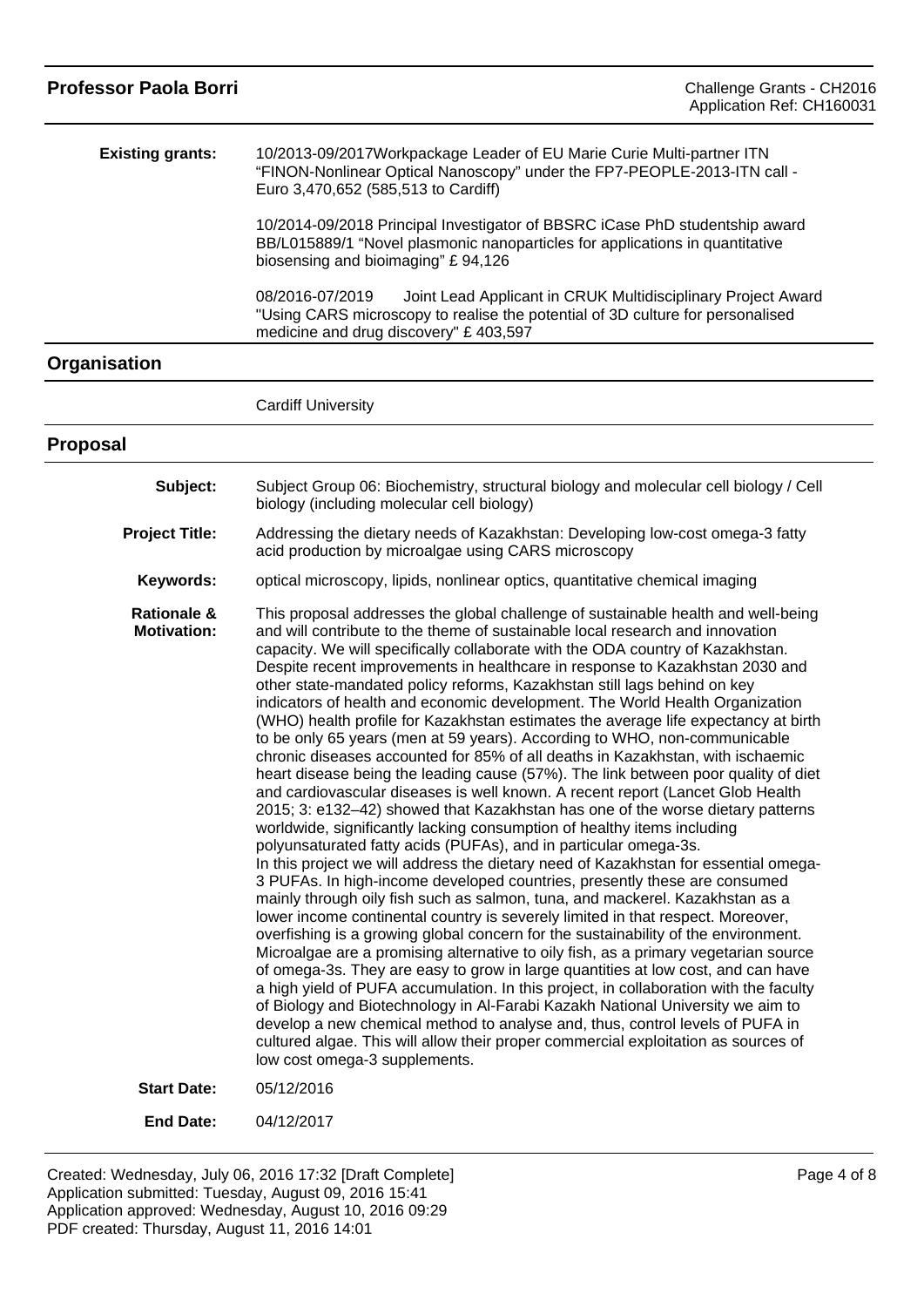# **Professor Paola Borri** Challenge Grants - CH2016

| <b>Research proposal:</b>      | See attachment                                                                                                                                                                                                                                                                                                                                                                                                                                                                                                                                                                                                                                                                                                                                                                                                                                                                                                                                                                                                                                                              |
|--------------------------------|-----------------------------------------------------------------------------------------------------------------------------------------------------------------------------------------------------------------------------------------------------------------------------------------------------------------------------------------------------------------------------------------------------------------------------------------------------------------------------------------------------------------------------------------------------------------------------------------------------------------------------------------------------------------------------------------------------------------------------------------------------------------------------------------------------------------------------------------------------------------------------------------------------------------------------------------------------------------------------------------------------------------------------------------------------------------------------|
| Programme of work:             | Month 1: Receive 4 batches of purified cultures from Kazakhstan for immediate<br>analysis, and pre-cultured microalgae to be grown in Cardiff for time-course<br>experiments.<br>Months 1-4: Measure CARS chemical maps for the 4 strains and compare with 2<br>popular algae used for PUFA production in Europe.<br>Months 4-8: Monitor by CARS the lipid accumulation over time in living algae. We<br>will elucidate the relationship between cultivation period and content and spatial<br>localisation of specific FAs.<br>Month 8: Visit our lab by a researcher from our collaborators in Kazakhstan for<br>knowledge exchange.<br>Month 8-12: Identify best strategies to achieve an increased omega-3 production<br>using N and P deprivation, and temperature stress (relevant to growth in open-<br>ponds in the summer months).<br>We will have weekly meetings (remote video calls) with the collaborators in<br>Kazakhstan, and a final project meeting in month 12 to review the outcomes and<br>discuss future developments.                                |
| <b>Potential applications:</b> | We will use a novel non-invasive chemical analysis technique (CARS/FSC3<br>microscopy) to determine, and in turn control, lipid production in intact living algae<br>for the first time. This will have a major impact in addressing the dietary need for<br>omega-3 PUFAs, presently consumed mainly through oily fish in developed<br>countries, and their shortfall in a lower income land-locked country such as<br>Kazakhstan. Moreover, farmed fish need a ready supply of omega-3 PUFAs. For<br>these reasons there is increasing global interest in the direct utilisation of algae oil<br>both as nutraceuticals and as a supplement for farmed fish.<br>Notably, the application of CARS microscopy to lipid production in microalgae is a<br>promising new development which could boost the commercial exploitation of this<br>microscopy technology, beyond academic research. This grant will help extending<br>the internationally leading role of our lab in the development and application of<br>CARS/FSC3 microscopy to unmet needs in biochemistry.     |
| <b>Collaborations:</b>         | We will collaborate with the Faculty of Biology and Biotechnology in Al-Farabi<br>Kazakh National University (Drs. Tsurkan, Karpenyuk and Orazova). They will<br>provide us with 4 strains of microalgae isolated from freshwater sources in<br>Kazakhstan. They have expertise in the cultivation and study of these species and<br>have previously collaborated with Dr Irina Guschina (IG) and Prof John Harwood<br>(JH) from Cardiff University, on the subject of lipid analysis from microalgae (see<br>Ref.[4] in research proposal). They will be involved throughout the project via<br>weekly progress meetings (remote video calls), and will send a researcher to<br>Cardiff for knowledge exchange (see Letter of Support).<br>JH and IG at Cardiff University School of Biosciences will provide in-house<br>expertise on the lipid analysis of microalgae by traditional lipid extraction and<br>chromatographic methods.<br>Prof Wolfgang Langbein from Cardiff University School of Physics will collaborate<br>with Prof Borri on the CARS data analysis. |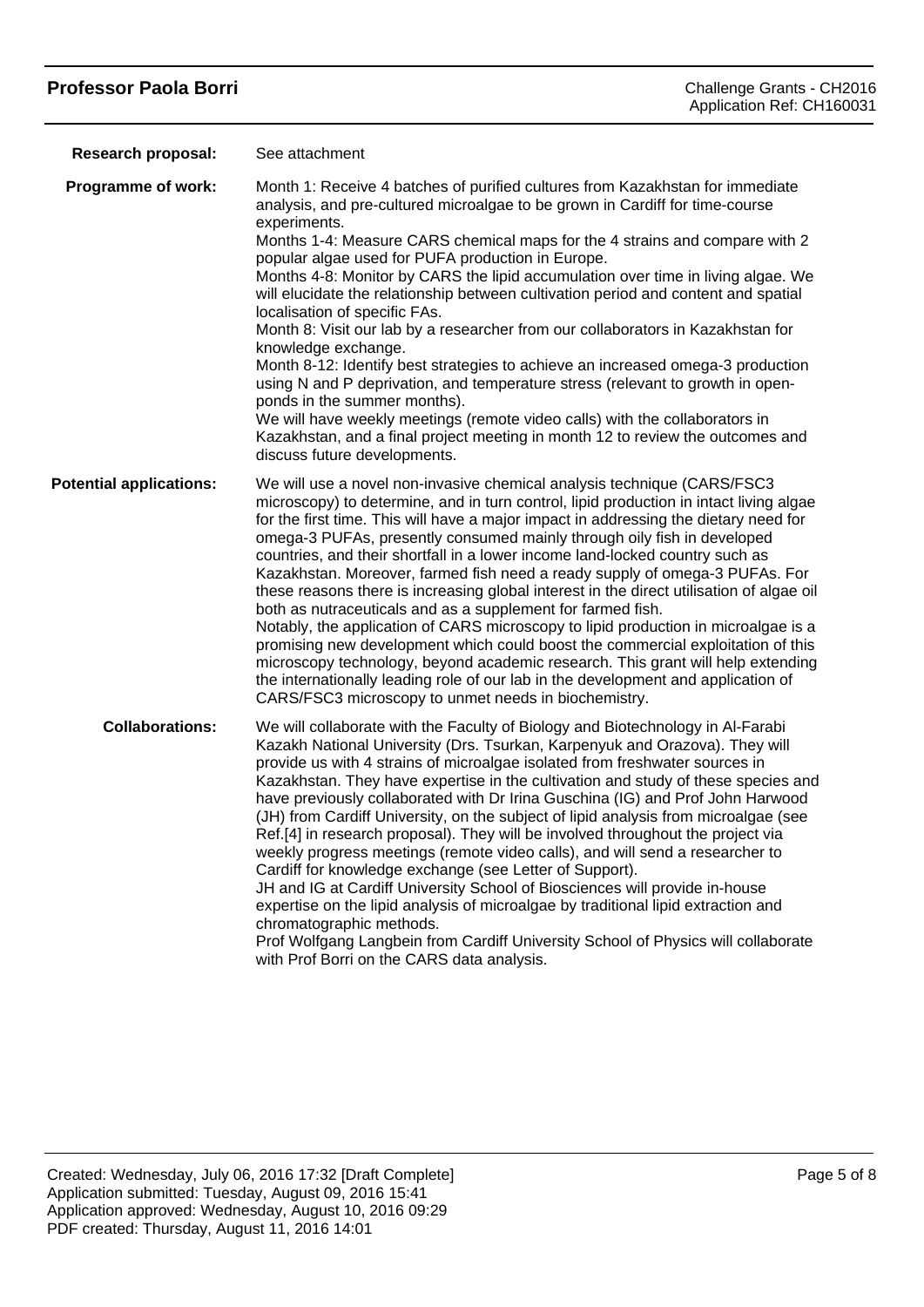| <b>Professor Paola Borri</b>                                                 | Challenge Grants - CH2016<br>Application Ref: CH160031                                                                                                                                                                                                                                                                                                                                                                                                                                                                                                                                                                                                                                                                                                                                                                                                                                                                                                                                                                                                                                                                                                                                                                                                                                                                                                                                                                                                                                                                                            |
|------------------------------------------------------------------------------|---------------------------------------------------------------------------------------------------------------------------------------------------------------------------------------------------------------------------------------------------------------------------------------------------------------------------------------------------------------------------------------------------------------------------------------------------------------------------------------------------------------------------------------------------------------------------------------------------------------------------------------------------------------------------------------------------------------------------------------------------------------------------------------------------------------------------------------------------------------------------------------------------------------------------------------------------------------------------------------------------------------------------------------------------------------------------------------------------------------------------------------------------------------------------------------------------------------------------------------------------------------------------------------------------------------------------------------------------------------------------------------------------------------------------------------------------------------------------------------------------------------------------------------------------|
| <b>Outline of Data</b><br><b>Management and Data</b><br><b>Sharing Plan:</b> | The directly acquired data will consist of 3D volumetric images and hyperspectral<br>images (CARS intensity versus 3D spatial coordinates and wavenumbers).<br>Typically these data sets are large (10^6-10^9 bytes). They will be stored in a<br>standard file format (ASCII for direct data, TIFF for images) with metadata about<br>the acquisition settings.<br>Data will be stored on University servers. Cardiff University has recently invested<br>over £200k in developing a resilient, replicated storage system that provides a<br>current capacity of 200TB.<br>Secondary users of the data will be other scientists or microscope companies.<br>Data sharing will be implemented directly from the originators via a local web-<br>accessible database. Sharing via a third-party will occur through publication in<br>open access scientific journals and image databases. We will also use the<br>publically-accessible Open Microscopy Environment<br>(http://www.openmicroscopy.org) to organise large datasets and make them<br>available online. Within this environment, we will be using OMERO client-server<br>software for visualization, management and analysis of images. The University<br>servers currently run an OMERO server. The Science Commons Open Access<br>Data Protocol will be employed to ensure that the data can be legally integrated in<br>public databases.<br>We aim to release the datasets with the publication of the results. Data will be<br>stored/archived locally for at least 10-15 years. |
| Use of Animals in<br>Research:                                               | <b>No</b>                                                                                                                                                                                                                                                                                                                                                                                                                                                                                                                                                                                                                                                                                                                                                                                                                                                                                                                                                                                                                                                                                                                                                                                                                                                                                                                                                                                                                                                                                                                                         |
| <b>Details of Animal</b><br>Licence:                                         |                                                                                                                                                                                                                                                                                                                                                                                                                                                                                                                                                                                                                                                                                                                                                                                                                                                                                                                                                                                                                                                                                                                                                                                                                                                                                                                                                                                                                                                                                                                                                   |
| <b>Field Research</b><br><b>Overseas-permission:</b>                         |                                                                                                                                                                                                                                                                                                                                                                                                                                                                                                                                                                                                                                                                                                                                                                                                                                                                                                                                                                                                                                                                                                                                                                                                                                                                                                                                                                                                                                                                                                                                                   |
| <b>Field Research</b><br><b>Overseas-collection</b><br>of specimens:         |                                                                                                                                                                                                                                                                                                                                                                                                                                                                                                                                                                                                                                                                                                                                                                                                                                                                                                                                                                                                                                                                                                                                                                                                                                                                                                                                                                                                                                                                                                                                                   |
| Lay Report:                                                                  |                                                                                                                                                                                                                                                                                                                                                                                                                                                                                                                                                                                                                                                                                                                                                                                                                                                                                                                                                                                                                                                                                                                                                                                                                                                                                                                                                                                                                                                                                                                                                   |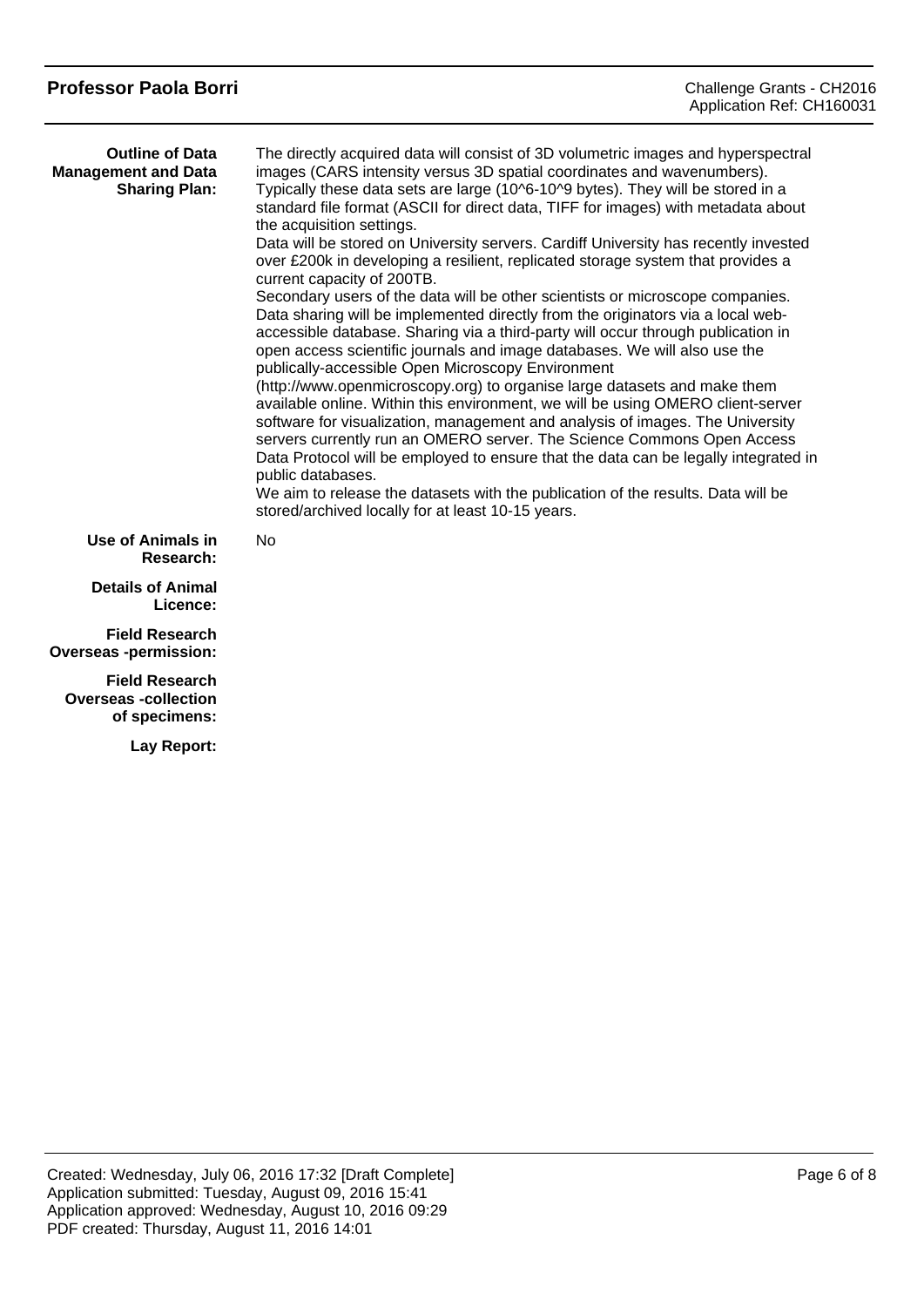In this project, we aim to address the dietary need of Kazakhstan for essential omega-3 (n-3) fatty acids (FAs). Specifically, we will employ cross-disciplinary approaches and develop a new quantitative chemical microanalysis method to analyse and, in turn, regulate the accumulation of n-3 fatty acids in several microalgal strains available in the country. In the last decade, it has become clear that dietary polyunsaturated fatty acids (PUFAs) deficiency is linked to major diseases such as arthritis, cancer, cardiovascular disease and dementia. It is also recognised that the ratio of dietary n-3/n-6 PUFA is important with most populations consuming less n-3 PUFAs than is advised. Essential FAs are produced by photosynthetic organisms and the long chain PUFAs recommended in most diets are produced mainly by algae. These algae are at the base of food chains and, when they are consumed by fish, their PUFAs accumulate in fish oils. This is the source of most of the n-3 PUFAs consumed in developed countries. However, the demand for fish oils is outstripping supply and the situation is currently unsustainable. Kazakhstan is a lower income land-locked country, and its population has a poor diet with few vegetables and fish consumed. Even rice is usually white rice with the nutritious bran (and its oil) removed. Not surprisingly, life expectancy especially for men is poor (59 years). Moreover, cardio-vascular disease is very common (57% of deaths). Since low dietary n-3 PUFAs are directly linked to cardio-vascular disease there is an urgency to increase their consumed levels in the country, using low-cost available algae supplies. In this project we will use a novel non-invasive technique (called CARS/FSC3 microscopy) to examine, and in turn control, lipid production in intact living algae for the first time. The method can quantify lipid contents and distinguish between different types of lipid. It will be used to evaluate growth conditions that give rise to increased quantities of desirable oils. Specific objectives and time-scale are: 1) Build a data-base of lipid chemical maps from CARS/FSC3 microscopy in 4 strains of microalgae available from Kazakhstan, together with 2 'control' species and correlate data with standard biochemical analysis of acyl lipids (Month 1-4). 2) Monitor lipid accumulation over time on living algal cells using CARS/FSC3 timelapse microscopy (Month 4-8). 3) Investigate nitrogen (N) and phosphorus (P) deprivation, together with temperature alteration, as stresses which change n-3 PUFA production (Month 8-12). By identifying the best strategy for increased n-3 production in different algal species abundant in Kazakhstan, we will be able to stimulate the local economy for the future supply of good quality fats. In addition, collaboration with the Al-Farabi Kazakh National University will allow their scientists the benefit of accessing a unique chemical imaging technique pioneered in our lab, beyond state-of-the-art.

## **Financial Details**

| <b>Financial Details:</b> | Year   | <b>Payment type</b>              | <b>Justification</b>                                                                     | <b>Amount Requested</b> |
|---------------------------|--------|----------------------------------|------------------------------------------------------------------------------------------|-------------------------|
|                           | Year 1 | Consumables                      | Chemicals for lipid extraction and gas<br>chromatography; optical microscopy consumables | 11,000.00               |
|                           | Year 1 | Equipment                        | INA                                                                                      | 0.00                    |
|                           | Year 1 | <b>Travel UK</b>                 | INA                                                                                      | 0.00                    |
|                           | Year 1 | <b>Travel International</b>      | Travel and subsistance to host in Cardiff for 1<br>Imonth a researcher from Kazakhstan   | 3.000.00                |
|                           | Year 1 | <b>Other Expenses</b>            | Indirect and Estates costs (100% FEC)                                                    | 54,756.00               |
|                           | Year 1 | Research Costs                   | INA                                                                                      | 0.00                    |
|                           | Year 1 | <b>Research Assistant Salary</b> | Salary for 12 months                                                                     | 41,830.00               |
|                           | Total  |                                  |                                                                                          | 110,586.00              |

Created: Wednesday, July 06, 2016 17:32 [Draft Complete] Application submitted: Tuesday, August 09, 2016 15:41 Application approved: Wednesday, August 10, 2016 09:29 PDF created: Thursday, August 11, 2016 14:01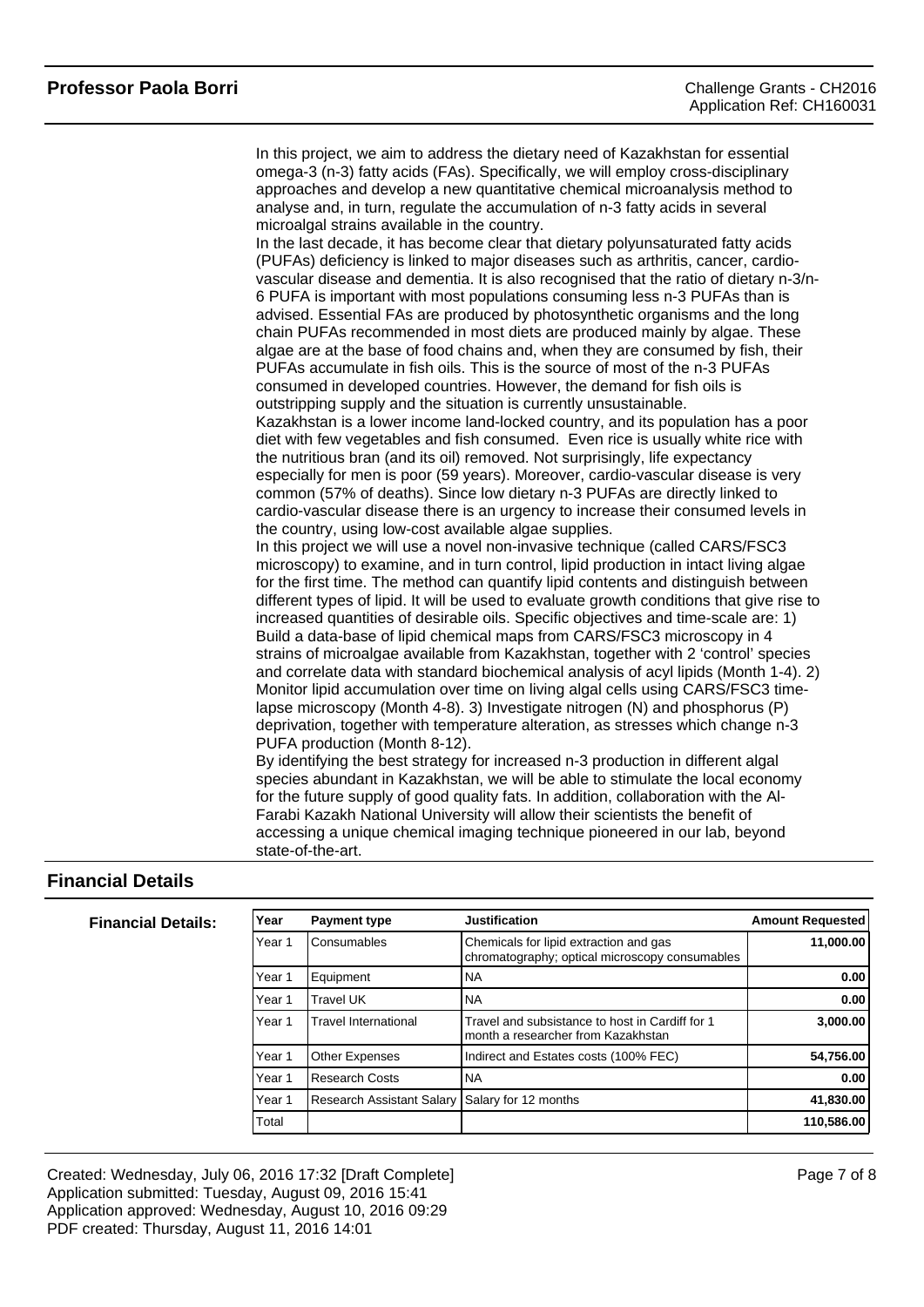| <b>Professor Paola Borri</b>                     | Challenge Grants - CH2016<br>Application Ref: CH160031                                                                                                                                                                                                                                                                                                                                                                                                                                                                                                                                                                                                                                                                                                                                                                                                                                                                                                                                                                                                                                                                                                                                                                                                                                                                                                                                                                                                                                                                                                                                                                                                                                                                                                                                                                                                                                                                                                                                                                                                                                                                                          |
|--------------------------------------------------|-------------------------------------------------------------------------------------------------------------------------------------------------------------------------------------------------------------------------------------------------------------------------------------------------------------------------------------------------------------------------------------------------------------------------------------------------------------------------------------------------------------------------------------------------------------------------------------------------------------------------------------------------------------------------------------------------------------------------------------------------------------------------------------------------------------------------------------------------------------------------------------------------------------------------------------------------------------------------------------------------------------------------------------------------------------------------------------------------------------------------------------------------------------------------------------------------------------------------------------------------------------------------------------------------------------------------------------------------------------------------------------------------------------------------------------------------------------------------------------------------------------------------------------------------------------------------------------------------------------------------------------------------------------------------------------------------------------------------------------------------------------------------------------------------------------------------------------------------------------------------------------------------------------------------------------------------------------------------------------------------------------------------------------------------------------------------------------------------------------------------------------------------|
| Sum requested from<br>the Royal Society:         | 91269.00                                                                                                                                                                                                                                                                                                                                                                                                                                                                                                                                                                                                                                                                                                                                                                                                                                                                                                                                                                                                                                                                                                                                                                                                                                                                                                                                                                                                                                                                                                                                                                                                                                                                                                                                                                                                                                                                                                                                                                                                                                                                                                                                        |
| <b>Other Funding</b><br>Sources:                 | There are no other funding sources sought or received for the proposed project                                                                                                                                                                                                                                                                                                                                                                                                                                                                                                                                                                                                                                                                                                                                                                                                                                                                                                                                                                                                                                                                                                                                                                                                                                                                                                                                                                                                                                                                                                                                                                                                                                                                                                                                                                                                                                                                                                                                                                                                                                                                  |
| Justification of<br>expenses:                    | We are requesting the salary of a post-doctoral research assistant for 12 months<br>in order to carry out the measurements and data analysis for this project (at 80%<br>FEC; £33464 salary plus the associated indirect and estates costs of £43805). We<br>already have a suitable candidate available (hence no barrier to the timely start of<br>this project). This would be Dr Lukas Payne who has a Masters of Physics with<br>Photonics (Honours) from St Andrews University, and finished his PhD project in<br>September 2015 at Cardiff University in Borri's lab (see attached CV). He has<br>contributed to the latest optical microscopy technology developments of the<br>laboratory, including CARS as well as other nonlinear microscopy techniques<br>(resonant four-wave mixing), with emphasis on nanostructures and high spatial<br>resolution imaging. He is ideally suited to carry out the CARS work in this project.<br>We are also requesting £7000 for chemical consumables needed for algae culture<br>and to carry out the lipid extraction and chromatographic work, and £4000 for<br>CARS and optical microscopy consumables (small optomechanics and optical<br>filters, imaging gaskets, glassware, cleaning optics tools and chemicals).<br>Furthermore, we are requesting £3000 for travel and subsistence costs to host a<br>researcher from our collaborators' group in Kazakhstan to visit our lab for four<br>weeks (at month 8 of the project) in order to gain first-hand knowledge and<br>experience of the novel methods developed in this project. We plan for this to be<br>Dr. Yana Tsurkan who has already been to Cardiff as part of her post-graduate<br>thesis work and, because of her prior knowledge of lipid biochemistry would<br>rapidly be able to gain experience of CARS techniques. Beyond the lifetime of this<br>project, we wish to sustain this knowledge exchange via programmes specifically<br>available through the UK-Kazakhstan Newton fund (mobility grant, workshops).<br>Total sum requested from the Royal Society (at 80% FEC research assistant<br>salary): £91269. |
| <b>Other Staff Costs:</b>                        | Yes                                                                                                                                                                                                                                                                                                                                                                                                                                                                                                                                                                                                                                                                                                                                                                                                                                                                                                                                                                                                                                                                                                                                                                                                                                                                                                                                                                                                                                                                                                                                                                                                                                                                                                                                                                                                                                                                                                                                                                                                                                                                                                                                             |
| <b>Total Number</b><br><b>Purchased Animals:</b> | 0                                                                                                                                                                                                                                                                                                                                                                                                                                                                                                                                                                                                                                                                                                                                                                                                                                                                                                                                                                                                                                                                                                                                                                                                                                                                                                                                                                                                                                                                                                                                                                                                                                                                                                                                                                                                                                                                                                                                                                                                                                                                                                                                               |
| <b>Total cost of</b><br>purchased animals:       | 0                                                                                                                                                                                                                                                                                                                                                                                                                                                                                                                                                                                                                                                                                                                                                                                                                                                                                                                                                                                                                                                                                                                                                                                                                                                                                                                                                                                                                                                                                                                                                                                                                                                                                                                                                                                                                                                                                                                                                                                                                                                                                                                                               |
| <b>Total Procedure Cost:</b>                     | 0.00                                                                                                                                                                                                                                                                                                                                                                                                                                                                                                                                                                                                                                                                                                                                                                                                                                                                                                                                                                                                                                                                                                                                                                                                                                                                                                                                                                                                                                                                                                                                                                                                                                                                                                                                                                                                                                                                                                                                                                                                                                                                                                                                            |
| <b>Animals Total Cost:</b>                       | 0.00                                                                                                                                                                                                                                                                                                                                                                                                                                                                                                                                                                                                                                                                                                                                                                                                                                                                                                                                                                                                                                                                                                                                                                                                                                                                                                                                                                                                                                                                                                                                                                                                                                                                                                                                                                                                                                                                                                                                                                                                                                                                                                                                            |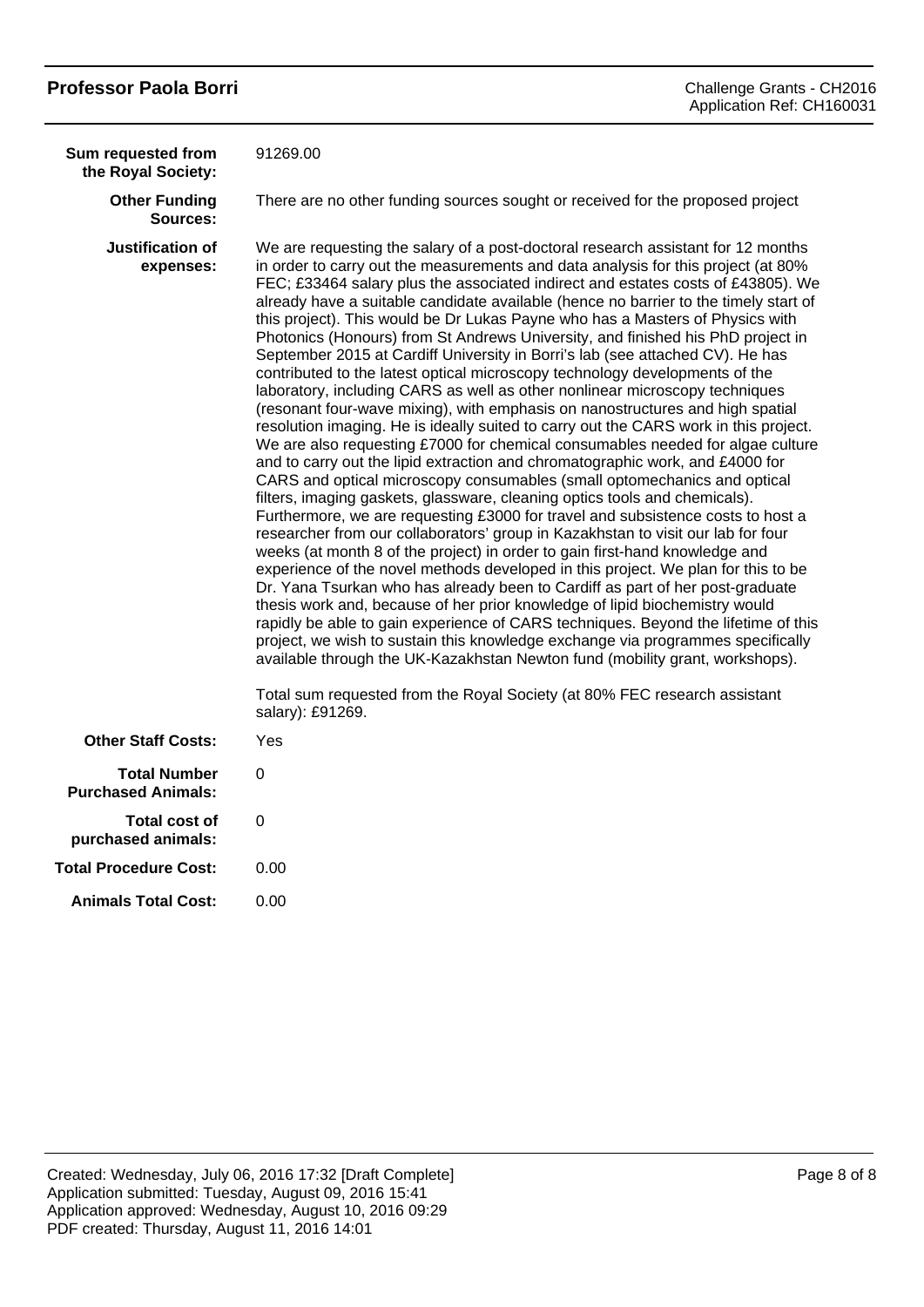#### **Project Description**

**1. Aims and objectives:** In this project, in collaboration with the faculty of Biology and Biotechnology in Al-Farabi Kazakh National University, we aim to address the dietary need of Kazakhstan for essential omega-3 fatty acids (FAs). Specifically, we will employ **cross-disciplinary approaches** and develop a new chemical method to analyse and, in turn, regulate the **accumulation of omega-3 fatty acids** in several **microalgal** strains available in the country.

Omega-3 FAs are known to be essential in the healthy human development (for example of the brain and the eye), and to play an important role in the prevention and treatment of a number of very important inflammatory conditions including ischemic heart disease [1,2]. To act physiologically, these FAs need to be 20C or 22C in length and most dietary advice is to consume significant quantities of such long chain polyunsaturated fatty acids (PUFAs). At present, long chain omega-3 PUFAs are provided for human consumption mainly in the form of fish oils, which is expensive for a continental country such as Kazakhstan. Moreover, overfishing is a growing global concern for the sustainability of the environment. Since the primary source of these PUFAs is microalgae, they are a most promising target for research into low-cost alternatives to oily fish. Notably, microalgae can produce high amounts of long chain PUFAs, in contrast to land plants, especially in response to different growth conditions [3].

We will investigate microalgae available from our collaborators [4], isolated from freshwater sources in Kazakhstan. Four strains, including *Oocystis rhomboideus*, will be used (chosen for their PUFA contents), and compared to two promising species already under development in Europe - the marine *Phaeodactylum tricornutum* or *Pavlova lutheri* and the freshwater *Nannochloropsis limnetica* (useful for aquaculture) [5]. At Cardiff University School of Biosciences there is long-standing expertise in studying the lipid content of microalgae (Prof John Harwood and Dr Irina Guschina), and in identifying conditions causing maximum production of important long-chain polyunsaturated omega-3 and omega-6 FAs in these species [3,6]. Complementary to this expertise, based on traditional lipid extraction where algal cells are destroyed, my laboratory has recently developed a novel tool to **image non-invasively lipids in intact living specimens** and quantify the lipid content and chemical composition with high sensitivity and spatial resolution. The technique is based on Coherent Antistokes Raman Scattering (CARS) microscopy. It uses the interaction of light with vibrating chemical bonds which produces light scattered at a different wavelength (hence colour) compared to the incident light. The wavelength shift is a direct signature of the frequency of the vibration, which in turn depends on the type of chemical bond. Although this scattering phenomenon usually produces a very weak signal, it can be enhanced when two short laser pulses are used to coherently drive the vibrations so that the scattered light from all bonds of the same type in the focal volume constructively interfere, generating CARS. In my lab, we are developing innovative CARS excitation/detection schemes beyond state-of-the-art, fully home-built including quantitative data analysis software. This technology development is the main focus of my research and the Wolfson Research Merit Award. We have shown that CARS microscopy is successful in imaging unstained lipids, and quantifying their content and chemical composition, in many living cell types, including human stem cells differentiating into adipocytes, and mouse eggs and embryos (see Publication section; note papers in high-impact journals including Nature Nanotechnology, Development, and Analytical Chemistry). Importantly, the technique provides unprecedented quantitative information on living specimens, not available with fluorescence labelling methods, since lipid stains are often non-specific, can cause artefacts and suffer from photobleaching.

In this project, we will investigate the production and accumulation of omega-3 PUFAs in living algal cells using our latest-generation CARS microscope. Preliminary data (see figure) indicate the potential of the technique to image the lipid content in two strains of algae (*Chlorella sorokiniana* and *Myrmecia bisecta*), despite the large autofluorescence background from pigments in these species. We have specifically developed a data analysis algorithm (called  $FSC<sup>3</sup>$ ) which can noise-filter and decompose the acquired images into spatially-resolved maps of concentrations of chemical components, offering the most advanced quantitative analysis tool for this type of data to date. Within this project we will use optimised measurement and data analysis conditions (illumination power, wavelength, detection filters, data processing) to achieve the best chemical selectivity for polyunsaturated fatty acids especially omega-3 PUFAs in microalgae, and maximum sensitivity against backgrounds. Specific objectives, milestones and time-scale for this project are:

**O1)** Build a data-base of lipid chemical maps using CARS/FSC<sup>3</sup> microscopy in 4 strains of microalgae available from our collaborators in Kazakhstan, together with two 'control' species and correlate data with standard biochemical analysis of acyl lipids (Month 1-4). **Milestone 1**: Total lipid content (productivity) per dry weight and specific content of the FAs of interest in different lipid classes, alongside the lipid spatial distribution, quantitatively and statistically analysed.

**O2**) Monitor lipid accumulation over time in living algal cells using non-invasive CARS/FSC<sup>3</sup> timelapse microscopy (Month 4-8). **Milestone 2**: Establish the relationship between cultivation period, lipid content and spatial localisation of specific FAs.

**O3**) Investigate nitrogen (N) and phosphorus (P) deprivation, together with temperature alteration, as stresses which change omega-3 PUFA production, using CARS/FSC<sup>3</sup> time-lapse microscopy; Milestone 3: Best strategy for increased omega-3 production identified (Month 8-12).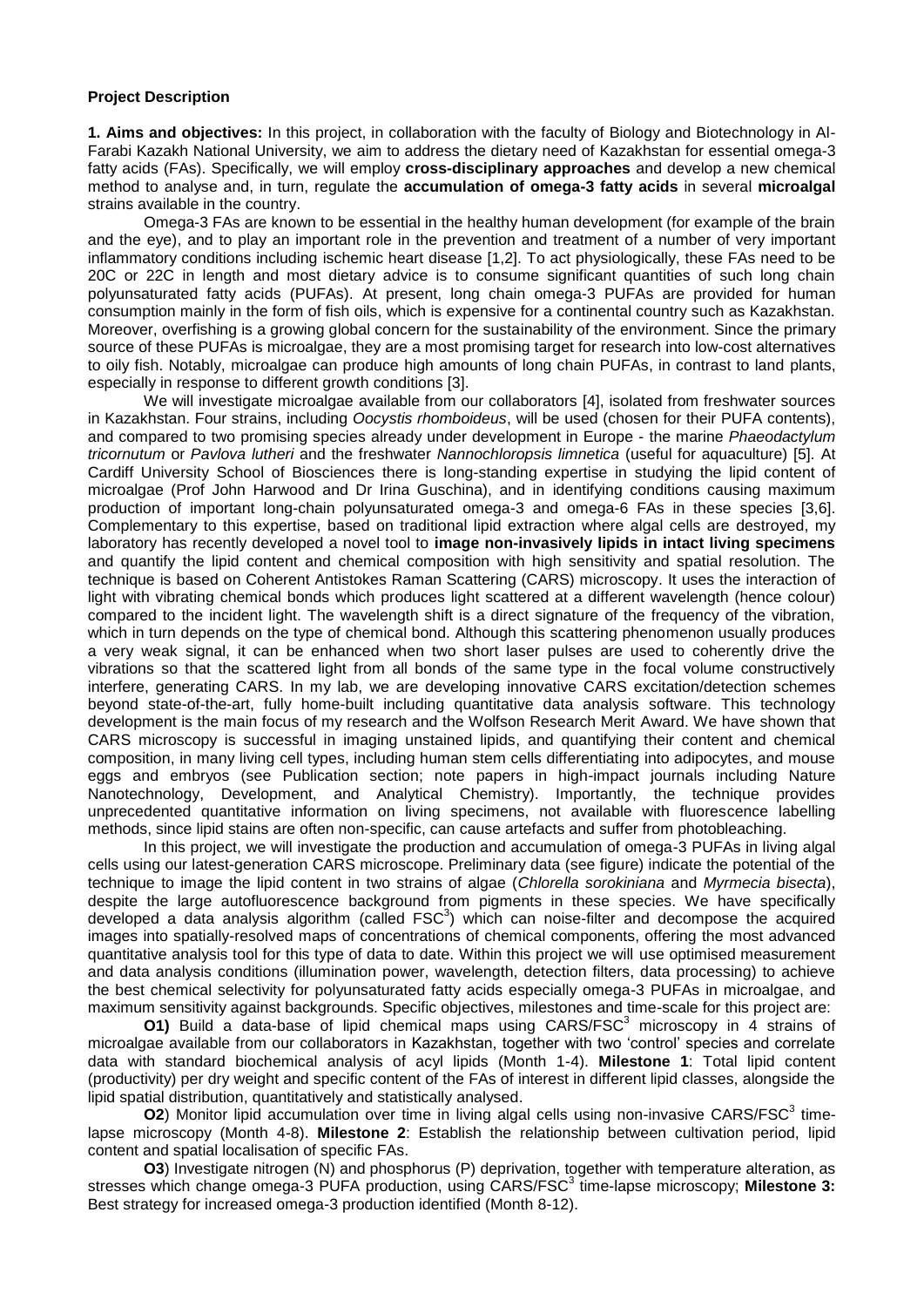[1] Calder, P.C.(2003) N-3 polyunsaturated fatty acids and inflammation: from molecular biology to the clinic. Lipids 38, 343-352. [2] Das, U. (2002) The lipids that matter from infant nutrition to insulin resistance. Prostagland. Leuk. Essent. Fatty Acids 67, 1-12. [3] Harwood, J.L. and Guschina, I.A. (2009) The versatility of algae and their lipid metabolism. Biochimie 91, 679-684. [4] Tsurkan, Y., Karpenyuk, T., Guschina, I. et al. (2015) Identification of newly-isolated microorganisms containing valuable polyunsaturated fatty acids. J.Biotech Res 6, 14-20. [5] Freire, I., Cortina-Burgueno, A., Grille, P. et al. (2016) Nannochloropsis limnetica: a freshwater microalga for marine aquaculture. Aquaculture 459, 124-130. [6] Guschina, I.A. and Harwood, J.L. (2006) Lipids and Lipid metabolism in eukaryotic algae. Prog Lipid Res 45, 160-186.

#### **2. Scientific impact and potential outcomes**

With this work, we aim to develop a new non-invasive method to measure, and in turn optimise, the production and accumulation of omega-3 PUFAs in lipids of several microalgal strains available in Kazakhstan. This new method will enable the quantification of important parameters previously inaccessible in living specimens, namely lipid content and chemical composition, lipid spatial distribution within algal cells, and evolution over time. The strains from Kazakhstan will be compared with two of the most popular FA producing species available in Europe, already highlighted for development as commercial sources of omega-3 PUFAs. The use of CARS/FSC<sup>3</sup> as a novel non-invasive technique to follow algae while they are growing offers excellent new opportunities to control yields and maximise productivity. With the current high interest in omega-3 PUFAs, this is particularly timely. We anticipate that the outputs of this project will be publishable in high impact research journals in the field of biochemistry and chemical imaging.

Beyond research papers, potential outputs will include **stimulating research and innovation in Kazakhstan through our collaborators' visiting Cardiff** (see Programme of work) and gaining first-hand knowledge and experience with the latest generation of CARS microscopy. Beyond the lifetime of this project, we wish to sustain this knowledge exchange via programmes specifically available through the **[UK-](http://www.newtonfund.ac.uk/about/about-partnering-countries/kazakhstan/)[Kazakhstan Newton fund](http://www.newtonfund.ac.uk/about/about-partnering-countries/kazakhstan/)** (mobility grant, workshops).

The scientific outputs from this project will be key to demonstrating important preliminary work in this new area of research, leading to future larger collaborative project proposals under the **Global Challenge Research Fund (GCRF)**, with funding from **BBSRC and EPSRC**. These Research Councils have each received directly allocated portions of the GCRF, and the BBSRC is leading a co-funding partnership to support multidisciplinary awards for Global Agriculture and Food Systems.

This project at the biochemistry / nonlinear optics / quantitative image analysis interface will provide excellent **cross-disciplinary training and career progression opportunities** for the research assistant appointed and the visiting scientist from Kazakhstan.

M



Fig.1. Hyperspectral CARS microscopy on living cells from *Chlorella sorokiniana* and *Myrmecia bisecta* after 2 weeks cultivation. a) 2D *xy* image showing an overlay of the spatially-resolved map of the lipid concentration (L1) and autofluorescence (AF) in *Chlorella sorokiniana.* b-c) Concentration maps in vol:vol units from 0 to M. Corresponding spectra suggesting two lipid types shown in (h), e-g) zoom over the region (indicated by \*) of the AF and L1 maps, and corresponding overlay. i) Single-point spectra showing different lipid types in the two species, consistent with *Chlorella sorokiniana* being rich in α-linolenic acid (18:3n-3) and *Myrmecia bisecta* having a high arachidonic acid (20:4n-6) content, hence higher =CH band at 3010/cm.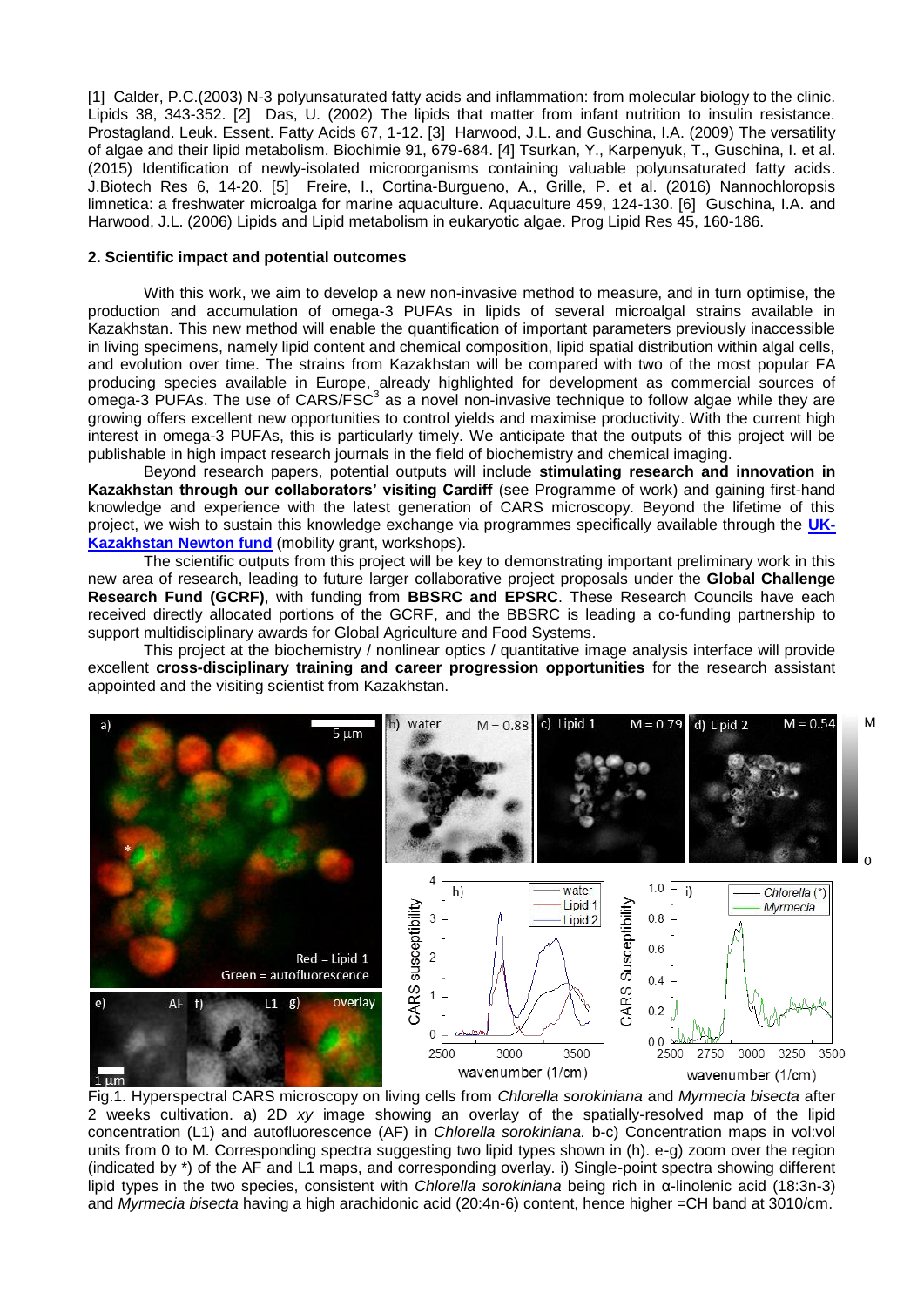## **Lukas M. Payne** *MPhys, PhD*

2940 Barndt Road, Telford, PA 18969 (US) 18 Cwrt Pen-Y-Bryn, Cardiff, Wales CF14 3LE (UK) Cell: 215-272-0109 (US) Cell: +44 (0)7528 590969 (UK) Home: (215) 234-2580 Fax: (215) 234-2575 [PayneL5@cardiff.ac.uk](mailto:PayneL5@cardiff.ac.uk) Lpayne5@mac.com

### **EDUCATION**

**Cardiff University** (School of Biosciences)

Cardiff, Wales

October 2011 – September 2015 (3.5 year **PhD** in lab of Professors Paola Borri and Wolfgang Langbein) **PhD** Thesis Title: Optical extinction and coherent multiphoton micro-spectroscopy of single nanoparticles. Thesis work included development of a novel experimental wide-field technique for the measurement of nanoparticle (NP) optical cross-sections, a novel spectroscopic extinction technique for measurements on individual NPs, four-wave mixing (FWM) imaging of metallic NPs, and coherent anti-Stokes Raman scattering (CARS) microscopy of nanodiamonds and gold NPs. The development of the wide-field technique included programming of a companion software for analysis of data. The method is capable of measurement of hundreds of NP optical crosssections simultaneously, at the single particle level. A correlative study of metallic NP dimers using extinction spectrocopy, electron microscopy, and FWM imaging formed the initial effort in the development of an in vitro plasmon ruler using only FWM. CARS microscopy on nanodiamonds, correlated with the wide-field extinction technique, differential interference contrast (DIC) microscopy, and electron microscopy, provided proof of concept for use of non-fluorescent nanodiamonds as novel molecular markers. Some experimentation using CARS to study gold NPs coated with small molecules constituted a preliminary effort in the use of gold NPs to provide surfaceenhanced CARS. This research contained a strong cross-subject component, which meant I needed to develop skills outside of my degree and comfort-zone, particular in inorganic chemistry. I have also spent over 100 hours demonstrating for undergraduates in laboratory classes.

#### **St. Andrews University**

St. Andrews, Fife, Scotland

Fall 2006 – June 2010 (Five year degree program completed in four years)

#### **Honours Masters of Physics with Photonics**

Thesis Title: Annealing Nanophotonic Waveguides to Reduce Losses

Thesis work included: annealing nanophotonic waveguides and photonic crystals, aligning a 1550nm centered laser source through the waveguides for power transmission measurements, and electron microscopy with high resolution such that waveguide surface roughness ≤30nm was visible.

Higher-level courses most pertinent to my degree classification are Photonic Applications, Biophotonics, Principles of Optics, Computational Physics, Lasers (1&2), Non-linear Optics and Optoelectronics, and Electronics, as well as others. Additional Mathematics and Biology modules outside of the physics curriculum completed.

#### **Germantown Academy**

Fort Washington, Pennsylvania

Fall 1995- Summer 2006 **-** (Grades 2-12)

Honours Physics, Chemistry, and Biology. Senior year Advanced Placement courses in Biology, Physics, Calculus, and French 5.

Cum Laude Society inductee

#### **WORK EXPERIENCE**

#### *April 2016 –* **Cardiff University Biophotonics Group**

I was hired as a research associate in the lab of Professors Paola Borri and Wolfgang Langbein. During this time, I was tasked with continuing work on the application of metallic NP dimers and FWM towards an in vitro plasmon ruler. This work included some further extinction spectroscopy, but also progressed the analytical aspect of the study. Furthermore, I have worked on a wider study of optical cross-sections and spectra of various species of nanoparticles using the wide-field extinction technique and extinction spectroscopy. The new NPs of interest include, silver nanocubes, carbon nanotubes, cadmium selenide nanoplatelets, quantum dots and silver NP dimers.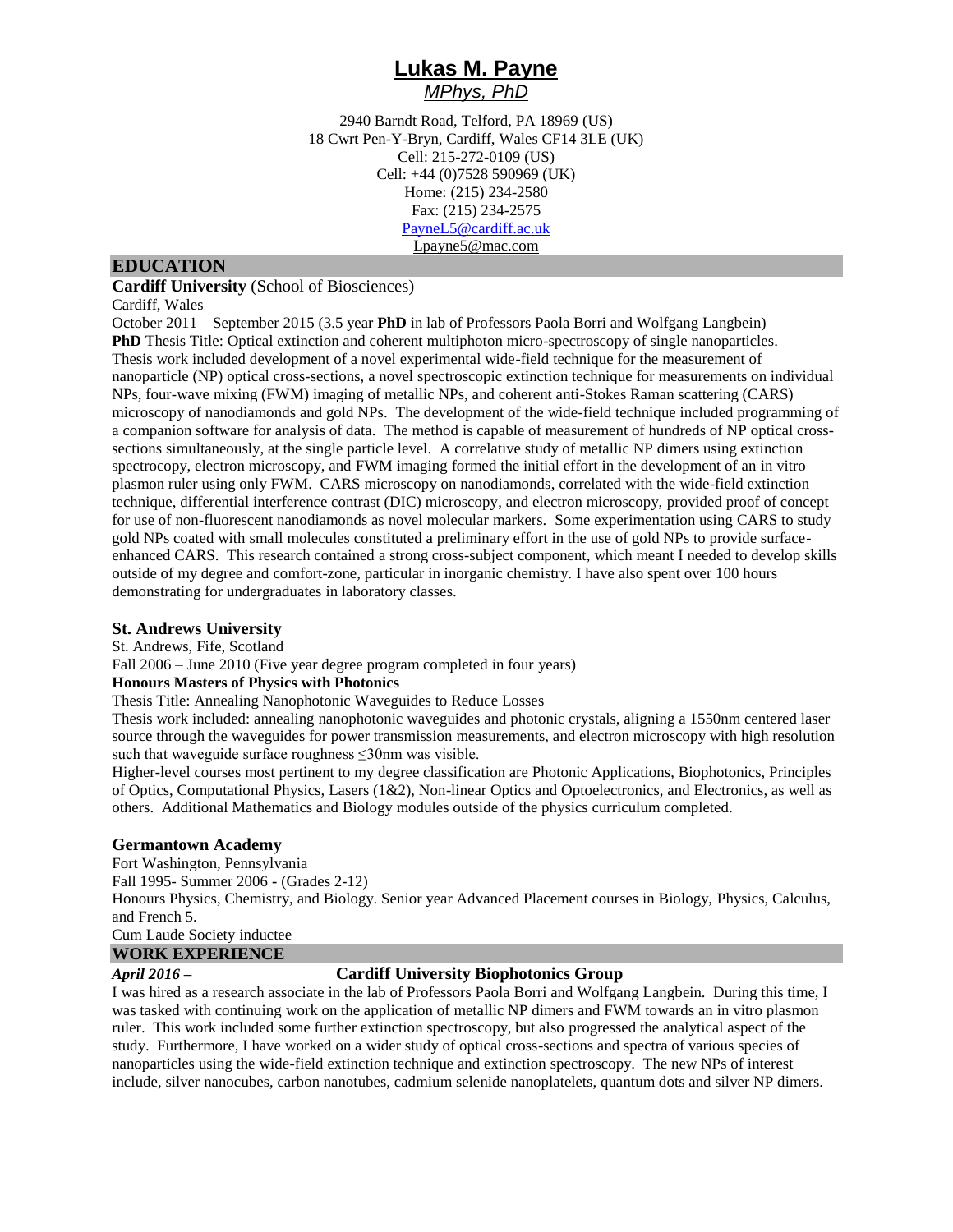#### *July 2015 – Sept 2015* **Cardiff University Biophotonics Group / BBI Solutions**

This was a secondment hosted by BBI Solutions and the lab of Professors Paola Borri and Wolfgang Langbein, whereby we used the wide-field optical technique to characterize the optical cross-sections of several batches of different nominal diameter gold nanoparticles. The measured cross-sections were used to determine the ensemble particle radii and associated measurement error. This data was compared to transmission electron microscopy and dynamic light scattering measurements of the ensemble particle diameters of the different particle batches. The comparison of the three methods indicated that our technique is an effective and accurate tool for the measurement of particle sizes, comparable to industry-standard techniques. It also provides optical information not obtained by the standard methods.

#### *June 2009 - July 2009* **St. Andrews University Biophotonics Group**

#### Summer Internship in Biophotonics Research

Research work involved using pulsed/mode-locked lasers to destroy selected single cells, in an effort to study cell growth in a continuous single-cell sequence. Also critical to the work were mammalian cell culture techniques, single cell seeding, long-term observation, and time-lapse video recording. Laser work involved optical rig design and modification. Additional work involved Phase Contrast microscope assembly and usage. The designing and building an optical tweezers rig was begun, but time did not allow for its completion.

#### *June 2008 - September 2008* **Merck & Co., Inc. -** West Point, Pennsylvania

Summer Internship - Vaccine Research Department. Research subject involved the *C. diffiçile* bacteria and potential vaccine targets. Responsible for running Cytotoxicity tests using flow cytometry, to confirm vaccine candidate efficacy. Conducted bead calibration for validation on flow cytometer and data analysis. Microscopic imaging version of the cytotoxicity test was also investigated.

#### *June 2007 - September 2007* **Merck & Co., Inc. -** West Point, Pennsylvania

Summer Internship - Vaccine Research Department. Work on *C. diffiçile* toxins A & B includes fluorescence labelling, spectrophotometry, Flow Cytometry, SDS PAGE, and Mammalian Cell Culture. Laboratory techniques and research performed required literature search and the application of ideas based on the chemical and physiological properties of the toxins. By the end of the internship, an assay was developed to determine the effectiveness and nature of the vaccine. Often engaged sponsor (*C. diffiçile* vaccine group leader) in discussions based on the nature of vaccine development, and other research.

#### **VOLUNTARY WORK**

*May 2005* - Spent two weeks in New Orleans helping with the reconstruction efforts after Hurricane Katrina. Work included helping in a kitchen (serving free food and cooking), landscaping, and house rebuilding/breakdown. *Other* - Helped high school in various voluntary efforts.

#### **OTHER SKILLS**

Experience in LabView, Maple, Mathematica, Python, and ImageJ Macro programming.

Extensive experience with Macintosh OS X, and associated software.

Experience with Windows OS, Microsoft Word, Power Point and Excel.

Intermediate skill with spoken and written *French*

#### **PUBLICATIONS**

- 1. Payne, Lukas M. Optical extinction and coherent multiphoton micro-spectroscopy of single nanoparticles. PhD Thesis, Cardiff University. 2015.
- 2. L. Payne, G. Zoriniants, F. Masia, K. Arkill, P. Verkade, D. Rowles, W. Langbein, and P. Borri. Optical micro-spectroscopy of single metallic nanoparticles: quantitative extinction and transient resonant fourwave mixing. *Faraday Discuss.*, 2015. DOI: 10.1039/C5FD00079C
- 3. I. Pope, L. Payne, G. Zoriniants, E. Thomas, O. Williams, P. Watson, W. Langbein, and P. Borri. Coherent anti-Stokes Raman scattering microscopy of single nanodiamonds. *Nature Nanotechnology*, 9(11):940-946, 2014. DOI: 10.1038/nnano.2014.210
- 4. L. Payne, W. Langbein, and P. Borri. Polarization-resolved extinction and scattering cross-sections of individual gold nanoparticles measured by wide-field microscopy on a large ensemble. *Applied Physics Letters*, 102(13), 2013. DOI: 10.1063/1.4800564

#### **Relevant Conferences Talks**

1. L. Payne oral presentation on publication 3 at NaNaX6 - Nanoscience with nanocrystal, Bad Hofgastein, Austria, 18-23 May, 2014.

I have given 1 more oral presentation at Photon14 (Imperial College London), and 3 poster presentations, which are here unlisted as they are only in reference to the extinction microscopy.